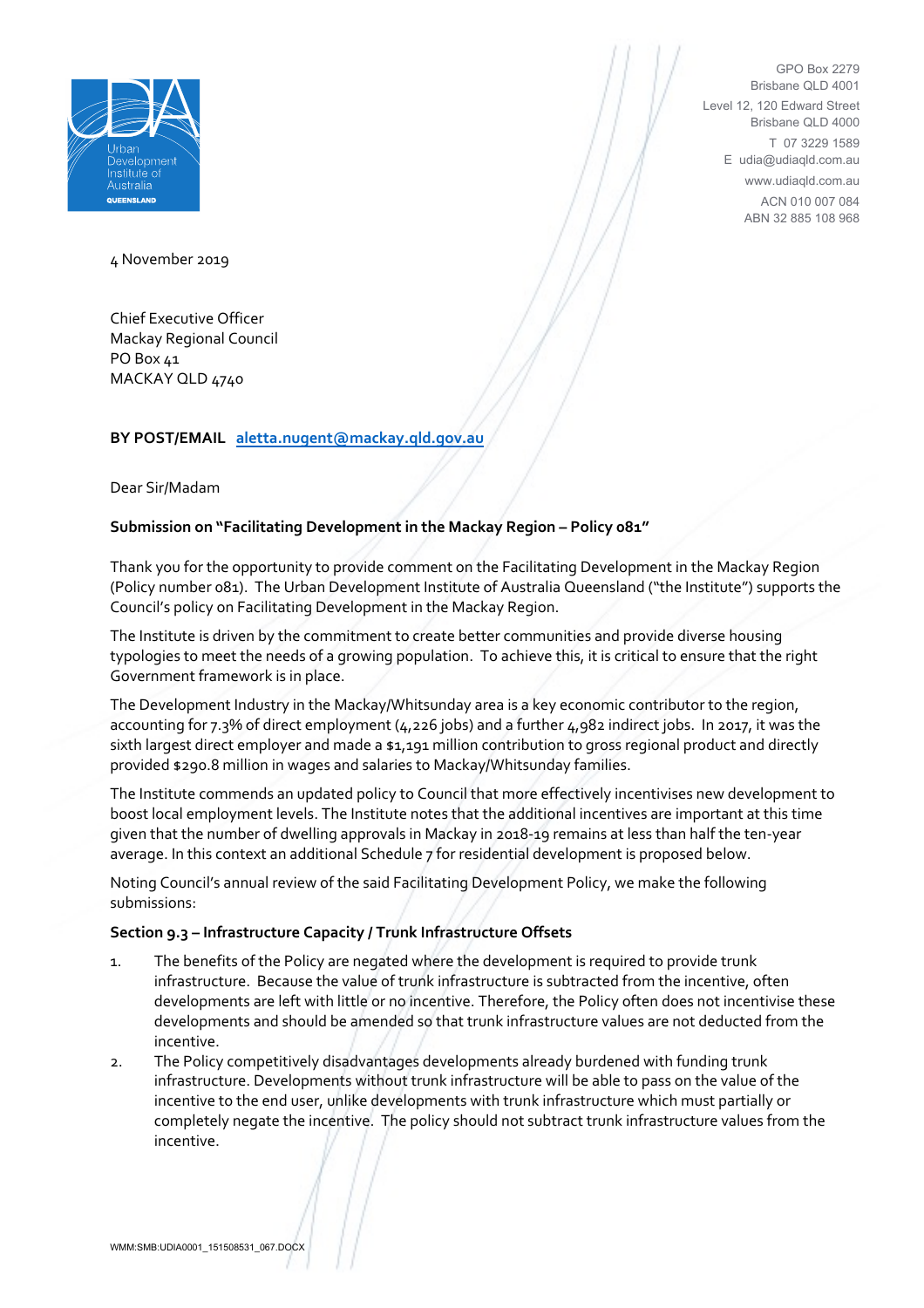At joint UDIA/Council development forums, the Institute has offered solutions to Council that minimise bias against certain developments and that do not leave Council out of pocket. Council is requested to work with the Institute to finalise a solution that incentivises all relevant development, does not competitively disadvantage developments, while not leaving Council out of pocket.

# **(New) Section 11.4 to the Policy – "Council's Discretion"**

1. Notwithstanding any provision of this Policy, should a particular development or project not strictly comply with the requirements of this Policy or its processes, Council has the discretion to provide incentives where the project or development is determined by Council to be otherwise meritorious (such as New Schedule 8).

### **Schedule 1 - Waterfront PDA**

- 1. Paragraph 3.1 reference to the maximum concession value should be amended to \$2 million (rather than \$1 million) in order to provide a substantial incentive for potential transformational development within the PDA. Please note that the \$1 million incentive fund would only incentivise around fifty new units.
- 2. Insert a new paragraph 3.8 "Deferred Payment of Infrastructure Charges Notice" to permit payment of the charge on the sale of each unit or within 12 months of the use commencing (whichever is the earlier).

# **Schedule 2 – Major Industry Development**

- 1. To amend paragraph 3, such that the maximum concession value is amended to be \$2 million (rather than \$500,000.00) to provide a substantial incentive.
- 2. To include a paragraph 3.3 permitting a deferred payment of the Infrastructure Charges Notice, to be "payment within 12 months of commencement of the use".

# **Schedule 3 – Health, Aged Care and Retirement Living**

- 1. Paragraph 3.1 to amend the maximum concession value to be \$2 million (rather than \$500,000.00). For this industry where many of the Applicants are not-for-profit organisations (such as charities and churches), Council should offer a 100% concession if a "not-for-profit" applicant (ie charity or church) and up to a 50% concession for a "for profit" applicant.
- 2. Insert a new paragraph 3.2 permitting a deferred payment for the Infrastructure Charges Notice to be "payment within 12 months of commencement of the use".

### **Schedule 4 – Tourism Development**

- 1. To amend paragraph 3.1 so that the maximum concession is amended to be \$2 million (rather than \$500,000.00).
- 2. To insert a new paragraph 3.4 to permit a deferred payment within 12 months of the use commencing.

### **Schedule 5 – Bio Industry Development**

- 1. To amend paragraph 3.1 regarding the maximum concession value to be \$2 million (rather than \$500,000.00).
- 2. To insert paragraph 3.3 to permit a deferred payment within 12 months of the use commencing.

### **Schedule 6 – Community Facilities**

1. In paragraph 3.1, permit a 100% concession for "not-for-profit" applicants and a 50% concession for "for profit" applicants.

### **(New) Schedule 7 – Residential Development**

1. To insert a new Schedule 7 – Residential Development.

Previous Council policies have provided an incentive to residential development and housing construction. As indicated above, the development industry is a major industry within the Mackay region and in need of development stimulation. On Council's own modest targets of a 1.5% population growth per annum, our calculations indicate approximately 700 new houses (per annum) are required to be built in the Mackay region to keep up with that average population growth. However, at present we are only constructing approximately 350 homes per annum.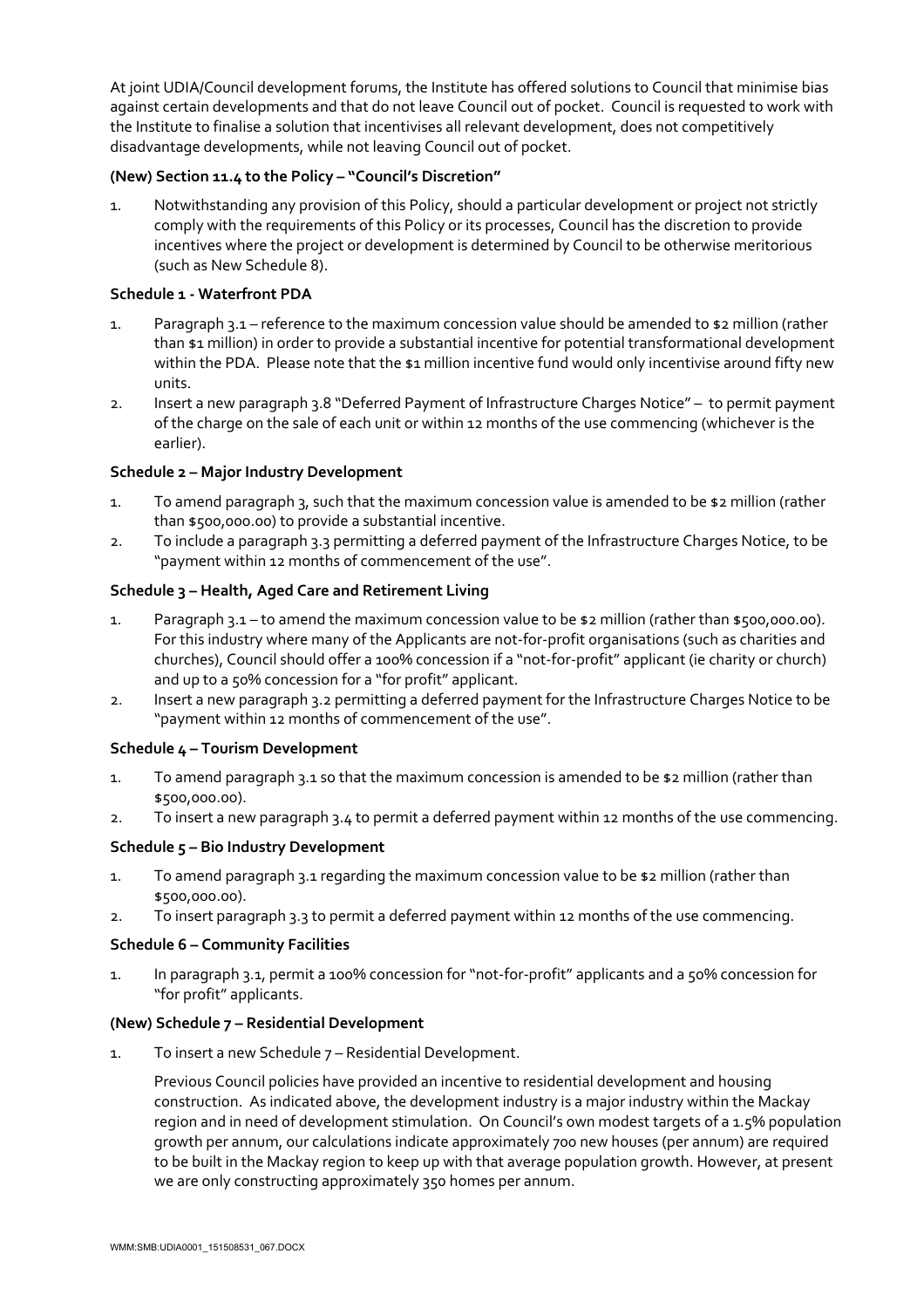- 2. In this regard, a new Schedule 7 Residential Development should be inserted that includes the following incentives for land:
	- a) For new small lots less than 450m<sup>2</sup> a 35% concession on Infrastructure Charges Notice; and
	- b) For new lots between 450m<sup>2</sup> and 650m<sup>2</sup> a 25% concession on Infrastructure Charges Notice.

The above concessions should be for standard format lots (either freehold or within a Community Title Scheme).

3. Multiple Dwellings (units)

Building approvals for multiple dwelling units (ie building format lots) have been almost non-existent for the past five years. Multiple dwelling projects remain by far the most difficult to make feasible at the moment. Unit development surrounding the Mackay CBD in particular, is going to be a key driver in reinvigorating the Mackay CBD. Providing residential unit development within existing developed areas makes efficient use of existing infrastructure. It should be actively encouraged by Mackay Regional Council as a very cost effective way of providing for population growth. The only place to get incentives for units currently is in the PDA. The UDIA Queensland believes similar incentives should be offered for developers seeking to deliver multiple dwelling projects within any medium or high density residential zone as:

- a) For new multiple dwellings Infrastructure charges may be reduced up to 75% on the net charge amount shown on the Infrastructure Charges Notice to a maximum concession of \$2 million.
- 4. Similar to recent rate concessions by other Local Authorities within Queensland (including recently the Brisbane City Council), offer a 50% concession on Council rates for the first 12 months after the completion of the residential dwelling for first home buyers.
- 5. Similar to other Local Authorities (including the Rockhampton Regional Council), offer \$5,000.00 grants for the first 200 new homes constructed per annum, such payment to be made to the home owner (similar to the new policy implemented in Rockhampton).
- 6. To permit the deferred payment of the Infrastructure Charges Notice to be payable on settlement of the Land Sale Contract. If required by Council, this could be specified in Council's rates searches and also documented in a simple/brief "Infrastructure Agreement", similar to a version recently submitted to Council for consideration by the writer. Permitting the Infrastructure charge to be paid from settlement proceeds would greatly facilitate cash flow for the developer and the developer's financier. A bank cheque could easily be drawn from settlement proceeds and paid to Council (similar as to how rates and land tax are often paid to Council and the Office of State Revenue). Council would have the security of the Infrastructure Charge Agreement and knowing that the unpaid Infrastructure Charge is a statutory debt that runs with the land title and would always be paid by the landowner.

### **(New) Schedule 8 – Special Uses**

1. To insert a new Schedule 8 – Special Uses

Council recognises there may be other 'one off' type special uses of strategic importance to the region not covered by the other schedules which deliver significant economic or social benefits through local employment, economic output, industry sector support and value adding, regional self-sufficiency or local community support. The purpose of this section is to allow Council to facilitate the development of these special uses through reduction of infrastructure charges where warranted.

2. Eligibility Criteria

Similar to other schedules but not limited to specific zones or uses.